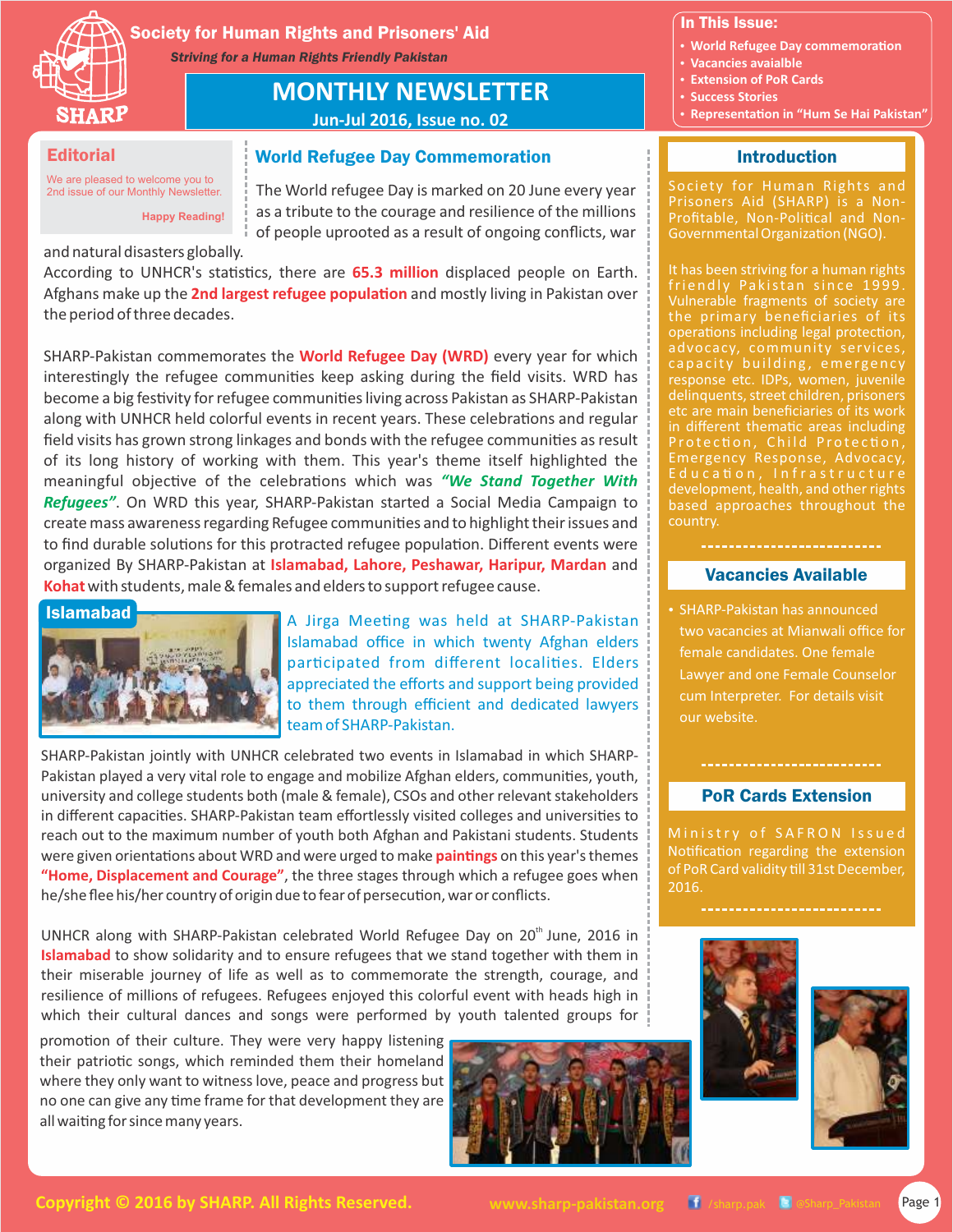*SHARP, Society for Human Rights and Prisoners' Aid, is a Non-Profitable, Non-Political and Non-Governmental Organization (NGO) registered with the Voluntary Social Welfare Agencies.*



SHARP-Pakistan **Lahore Office** organized a Signature/Comment Campaign on World's Refugee Day for the Afghan refugees in their communities to give voice and representation to Afghan communities living in the area of Khizer Town Saggiyan Pul Lahore. Afghans paid tribute to Government of Pakistan and local communities for their hospitality and support provided to them by generous Pakistani people during this longer period. They also wrote their statements on WRD, which are as follows:-

Mr. Gul Khan said that he along with his family does not want to repatriate Afghanistan because of the friendly nature of the locals of host country.

Mr. Shakkir wished friendly relations between Pakistan and Afghanistan.

Mr. Jumma Khan said that his elders are buried here and a lot of love has been given to them in Pakistan and they do not want to repatriate.

Mr. Said Muhammad is interested to repatriate but he is unable to do it because there is no security in the country of origin with less livelihood opportunities as well as insufficiency in basic services, drinking water and

Mr. Saif Ullah said that they have been waiting since long for the better future, peace, security but the condition and living situation in their homeland are really disappointed.



Peshawar **Standard Bandary Standard Standard Standard Standard Standard Standard Standard Standard Standard Standard Standard Standard Standard Standard Standard Standard Standard Standard Standard Standard Standard Standa P e s h a w a r O ffi c e color Executed WRD** event in Shaheed Mir Fateh Muhammad School, City Town Peshawar. Designing Mehndi (Hina) on hand,

painting and Cultural dress competitions were arranged on that day to empower women as well as encouraging their skills. Prizes were distributed among the winners. Ms. Gwendoline Mensah, Sr. protection officer UNHCR honored the event as

#### Hangu



Mehndi (Hena) competition event was organized for Afghan females in Katakari camp Hangu in which sixty female participated. This

activity to give space to learn from each other new skill with refresher and energizer for them as well. Prizes were distributed to them to high their moral with zest.

**office** commemorated WRD on 31st May, 2016 in District Hangu earlier the start of Holy Month of Ramadan (Fasting). Due to cultural restrictions, male and female events were on



separate locations. Representatives from UNHCR and other organizations have also participated in the events. Participants of event highlighted the importance WRD. Male school going students were given opportunity to present their speeches and Tablo etc. On the end of event, prizes were distributed to student according to their performance to encourage them to work hard for their education progress.



SHARP-Pakistan, **Mardan Office** organized WRD event in Refugee Village Baghicha on 3rd June,2016 in which A f g h a n s c h o o l g o i n g students participated in debate and poem

competitions and Puppet show was also performed in it to provide recreational opportunities for the students They enjoyed and participated in these events to their fullest.

#### SHARP-Pakistan Haripur office arranged one-Day Study tour to Ashoka Rocks and Nathia Gali with Afghan school going Students

On 6<sup>th</sup> June, 2016, a day full of learning and recreation was arranged for school going Afghan students, during this visit students were briefed about the history and culture of the areas and orientation was given to Afghan students on the history of Ashoka rocks on which his Edicts are written. The Edicts of Ashoka are a collection of 33 inscriptions on the Pillars of Ashoka as well as boulders and cave walls made by the

Emperor Ashoka of the Mauryan Empire during his reign from 269 BCE to 232 BCE. Then the students were taken to Nathia Gali, where they performed varies activities in the ideal weather including Naat, debate (speech), quiz, race, painting and Pashto cultural songs competitions amongst them to raise their hidden abilities in them to face challenges of life with courage along with to build their competencies to bring positive change in their communities as well to ensure them that World is with them and they are not alone. Prizes and launches boxes were distributed amongst students.

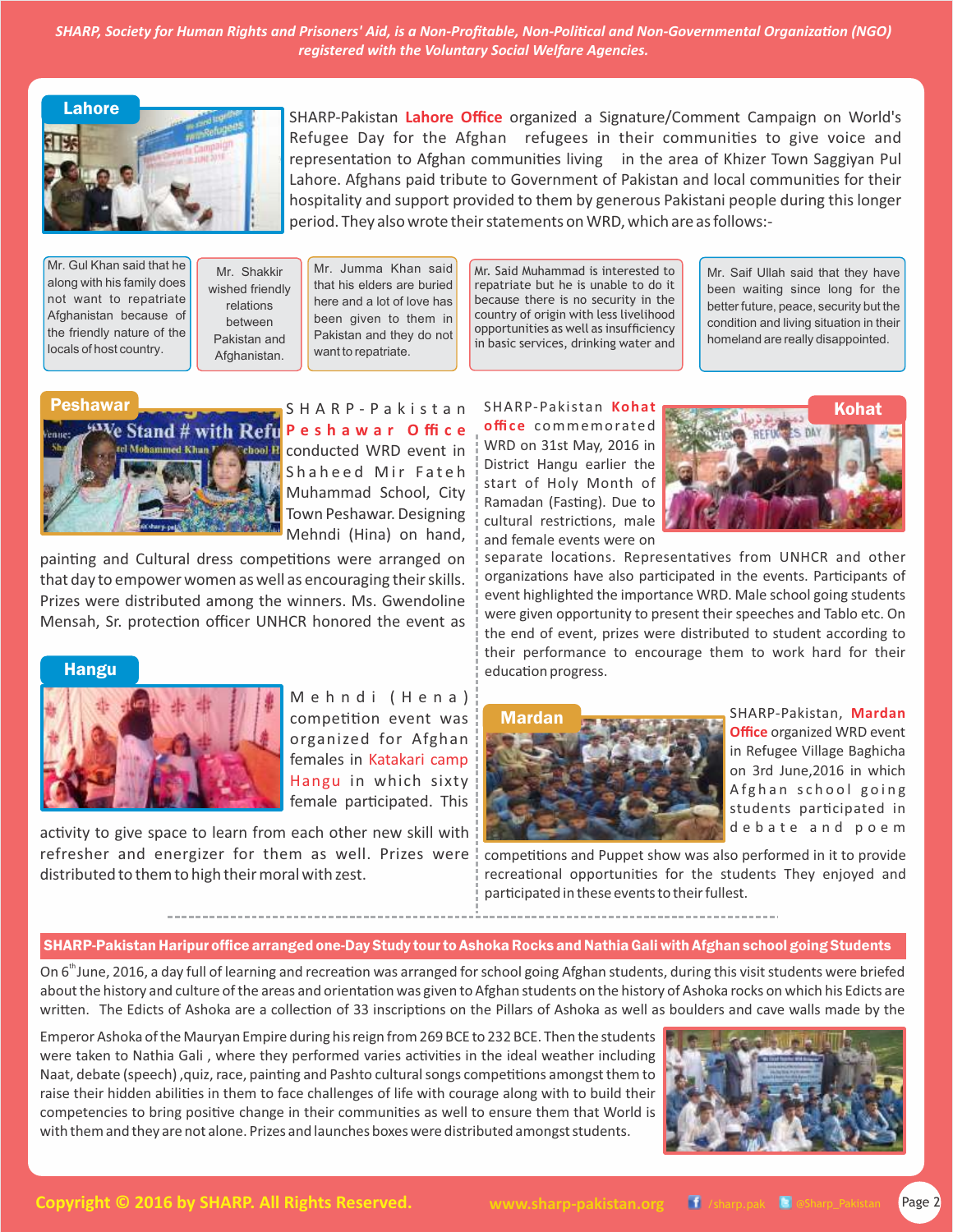*SHARP, Society for Human Rights and Prisoners' Aid, is a Non-Profitable, Non-Political and Non-Governmental Organization (NGO) registered with the Voluntary Social Welfare Agencies.*

# High-Level Panel Discussion on New Approaches to Protracted Refugee

UNHCR in collaboration with its long-standing partner SHARP-Pakistan arranged a **high profile panel discussion** on refugee issues in Pakistan on 22<sup>nd</sup> June, 2016 in which people from all walks of life participated. Afghan elders and youth participated in abundance. The high-Level Panel consisted of six members:

- 1. Mr. Filippo Grandi, High Commissioner of UN Refugee Agency
- 2. Mr. Shehzad, Secretary of SAFRON
- 3. Dr. Inam-ul Haq, World Bank
- 4. Mr. Marc-André Franche, Country Director UNDP Pakistan
- 5. Mr. Afrasiab Khattak ,Human Rights Activist
- 6. Dr. Maria Usman, Strategic Affairs Expert



SHARP-Pakistan Launched *'Provision of Integrated Protection Assistance to Afghan Refugees and Other Affected Communities'*

in KPK provinces in partnership with ICMC with the support of *European Civil Protection and Humanitarian Aid Operations (ECHO)*

The project aims to represent an integrated approach (protection services along with capacity building and research) to the identified needs of refugees and their host communities with a focus on women's, elderly and children's specific needs. It incorporates essential awareness and practice related to protection services and research. The intended impact is cumulative and synergetic, building on previous activities carried out by SHARP-Pakistan and creating a multiplier effect on the overall well-being of both refugees and host communities in Peshawar, Mardan, Batkhela and Chitral in Khyber Pakhtunkhwa and conducted orientation for newly recruited 8 lawyers and 2 Admin/ Finance Assistants as staff members in Peshawar on 26 $^{\text{th}}$ June, 2016.

### Public Prosecutors capacity was enhanced

SHARP-Pakistan conducted training for Public Prosecutors on the "International Protection, Refugee Rights & Status of Afghan Refugees" on 4<sup>th</sup> June, 2016 at PC Hotel Peshawar, in which total 7 female and 10 male public prosecutors participated in it. The main purpose of the training was to provide learning opportunity for the participants and to promote and protect the dignity for Afghan Refugees in context of Human Rights and International Protection and to cooperate in promoting and encouraging respect for human rights and fundamental freedoms without distinction as to race, sex,



language or religion while contributing to fair and equitable justice. Government policy and strategy regarding refugees was highlighted by Home and Tribal Affairs Department, Khyber Pakhtunkhwa. UNHCR was represented by Mr. Oscar, Head of Office, UNHCR Peshawar. Mr.Bashir Ahmad, Protection Officer, UNHCR delivered his presentation on mandate of UNHCR and International Protection that ensure protection to refugee throughout in the World. Training session was found interactive by Participants in which they cleared their understanding on PoR Card and its expiry, RSD Card as well as asylum procedure.

### Legal Camp in urban settlement Ichini, Peshawar Legal Camp in RV Utmanzai, Charsadda

SHARP-Pakistan Peshawar office, conducted a legal camp in urban refugee cluster Achini Payyan, Peshawar on 15<sup>th</sup> July, 2016. Total 264 Afghans participated in it with gender break of 174 Male and 90 Female. The main target for arranging this legal Camp was to make familiar the Afghan nationals with the most recent information and update them about the altering state of affairs such as law and order and connected Situation in the country. UNHCR representative, Mr. Fakhur Zaman delivered a detail presentation on the procedures of Voluntary Repatriation because majority of the Afghan community shown their interest in voluntary repatriation.

He responded on the quarries of refugees regarding assistance to returnees in Afghanistan, PoR Card extension, police harassment Mr. Yaseen from MoRR, Mr. Ajab from CAR Peshawar also participated in Legal Camp and addressed various queries of Afghans.

SHARP-Pakistan Peshawar office conducted legal camp at RV utmanzai on 1<sup>st</sup> June, 2016. Counseling was provided on Child **registration, Lost PoR procedure, renewal of PoR** to Afghan refugees and GoP policy related to them. A group during the camp showed their willingness for repatriation and asked for the procedure that was communicated accordingly.

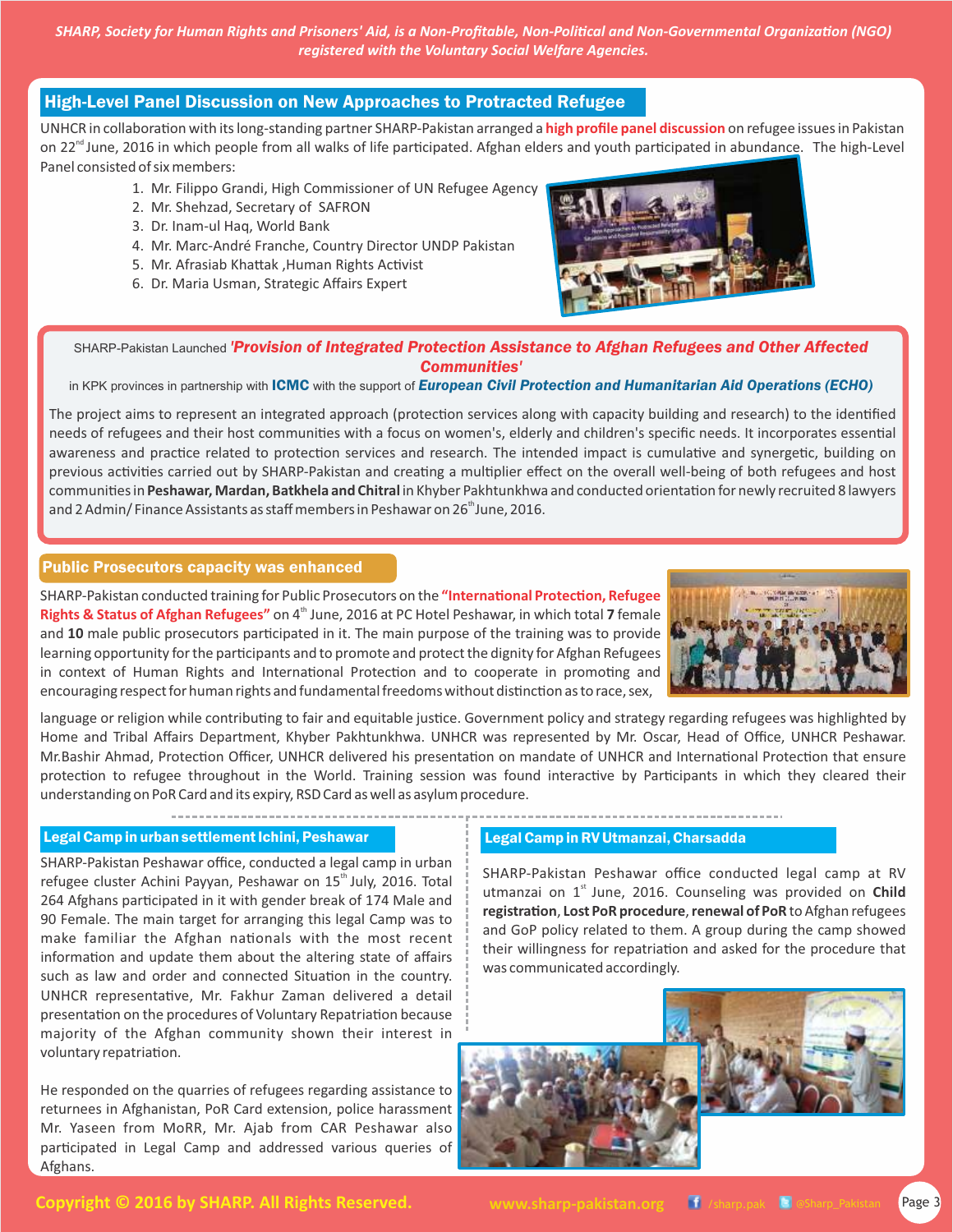*SHARP, Society for Human Rights and Prisoners' Aid, is a Non-Profitable, Non-PPolital and Non-Governmental Organizization (NGO) registered with the Voluntary Social Welfare Agencies.*

# Round Table Discussion

The round table discussion was held in UNOCHA conference room, on 27 July 2016 in Islamabad.

Syed Liaqat Banori, Chairman, SHARP-Pakistan and their Project Director particip ted in a Round Table Discussion with Mr. Mark Bowden (Deputy Special Representati e for Secretary General United Natons)/ Humanitarian Coordinator/Resident Coordinator for Afghanistan and representati es of local and internationalorganizaationworking with Refugees and IDPs.

### 20th July, Meeting with SDC

The SDC Head of Europe, Asia and Americas Humanitarian Aid Division - Mr. Jean-Luc Bernasconi visited Pakistan and SHARP-Pakistan was invited to particip te in ThemaatiDiscussion on the topic of Refugees. Chairman SHARP-Pakistan, Syed Liaqat Banori lead the discussion and presented SHARP-Pakistan work and efforts done to facilitate refugee communiies nearly two decades. SDC head appreciated the contributions of SHARP-Pakistan and welcomed the suggestionsfor future compliance and recommendation.

# Success Story

#### 15 days relaxation extended to Afghan refugees to wind up their household items

A notice was issued by Irrigation department to Jurma refugee cluster, Kohat regarding encroachment on their land. Jurma was the old Refugee camp but now it is refugee cluster of around 70 families. The household of Jurma received an encroachment letter from irrigation department. A canal flows in the jurma cluster for which irrigation department claims 25 feet area from one side and 35 feet from the other side as the property of the irrigation department. The department claimed that the houses of the refugees have been built upon the encroached area, therefore, a notice was issued to the refugees to vacate the encroached land within 3 days otherwise, they shall demolish their houses. ALAC team met with the Zille Dar and SDO concerned. They informed the team that the refugees have encroached upon Govt. land, which they have to procure. Request was made to the department that the refugees need some time to wind up their household items and secondly if the land is the Government's property than a proper survey should be conducted. The SDO Irrigation department agreed and requested SHARP-Pakistan team to accompany them to the above-mentioned area for an official survey. On 21st of July, 2016 both Ziladar, the representative of irrigation department and SHARP staff member visited the area, where a proper demarcation was conducted and the department extended 15 day time to demolish the houses. SHARP-Pakistan team successfully facilitated refugees in Jurma Cluster.

## Success Story

#### Expulsion of Afghan Students from School

Afghan refugee from Chakdara, Dir Lower, KPK telephonically informed SHARP-Pakistan team that around 200 Afghan refugee children were enrolled in the primary school No. 1 chakdara. The Administration of school intimated them that they will expel Afghan students from the school as well as admission is closed for Afghans in new classes. Initially refugees tried by their best to convince the head master of school to open school doors for Afghan Children but he refused to agree with them. They were worried about the future and Education of their children. SHARP-Pakistan team was finally contacted for assistance by them to solve that issue.

SHARP-Pakistan Mardan Team held meeting with Mr. Ali Rehman Head Master GPS Chakdara No.1 in Dir Lower and discussed the issue. In his response, he told the team through "Daily Mashriq" newspaper instructions were issued by Education Department to government schools to expel Afghan students from schools and he has to implement that. Team visited various Education Officers in Temargrah including DEO Operation but the matter was not solved. ALAC team visited Education department Peshawar and met with DEO establishment. Team shared the whole issue with the concerned officials. DEO establishment verbally communicated with the Head Master to solve the issue but he demanded that he need written instructions from him and on the other hand, DEO was not ready to give him in written. After that team met with Mr. sahibzada Hamid, Director Education and matter was discussed with him. Team convinced him that Education is right of every child irrespective of nationality, race, religion and status. The Director office was kind enough and he supported the version of SHARP-Pakistan team. He immediately contacted the concern DEO who has given the notices to all Afghan students for expulsion and discussed the matter. The concern DEO and school administration immediately retained the 200 students enrolled in the school and started fresh admissions in the schools subject to the availability of the seats.